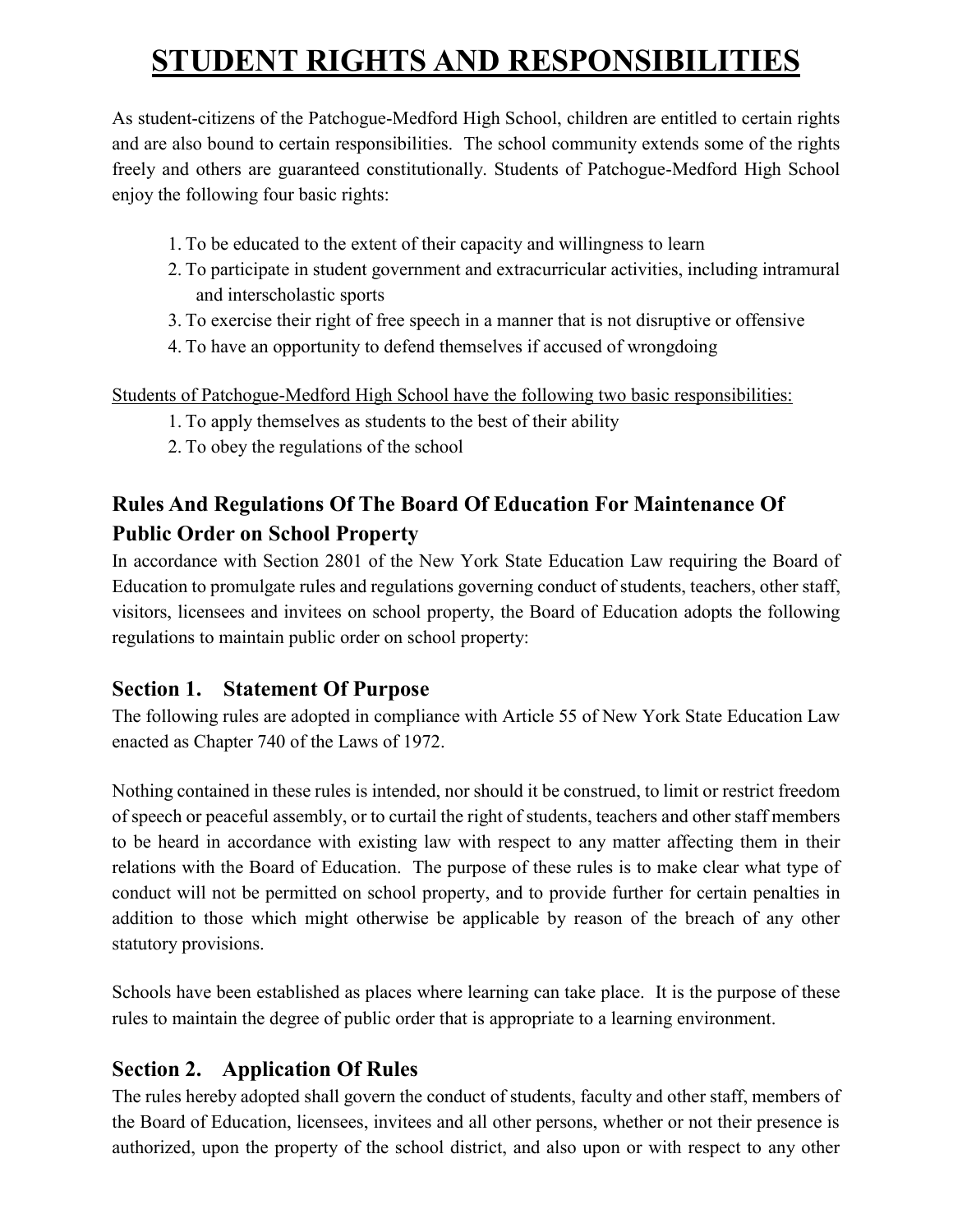premises or property under the control of the district and used in its teaching program and activities, and its administrative, cultural, entertainment, recreational, athletic and other programs and activities.

## **Section 3. Conduct Prohibited By These Rules**

This section is designed to provide general guidelines for behavior and attitudes. Students are expected to respect these rules. Specific rules, regulations and consequences are distributed each year by the principal. Parents and students are required to review and sign this document in the beginning of the school year. Note that the items included in this handbook and on the yearly list of rules, regulations and consequences are designed to ensure the safety of all students. No person, either singly or in concert with others, shall:

- a. willfully cause physical injury to any other person, nor threaten to do so, for the purpose of compelling or inducing such other person to refrain from any act which that person has a lawful right to do or to do any act which that person has a lawful right not to do; Any student actively engaged in fighting will be suspended for a minimum of 3 to 5 days. Local authorities could be contacted and additional days of suspension may be assigned after a superintendent's hearing.
- b. willfully damage, misuse, or destroy property of the district or under its jurisdiction, nor remove or use such property without authorization can be suspended. The pupil's parents will be expected to pay the school district for the damaged property.
- c. without permission, expressed or implied, enter into any posted area or private office of an administrative officer, member of the faculty or staff member;
- d. enter upon and remain in any building or facility for such purpose other than its authorized uses or in such manner as to obstruct its authorized use by others;
- e. without authorization, remain in any building or facility after it is normally closed;
- f. refuse to leave any building or facility after being required to do so by an authorized administrative officer, member of the faulty or staff member;
- g. obstruct the free movement of authorized persons and vehicles in any place to which these rules apply;
- h. deliberately disrupt or prevent the peaceful and orderly conduct of classes lectures and meetings or deliberately interfere with the freedom of any persons to express their views, including invited speakers; students must not disrupt classes or detract from the right of others to pursue instructional activities;
- i. obey posted traffic and parking signs and other vehicular traffic control devices;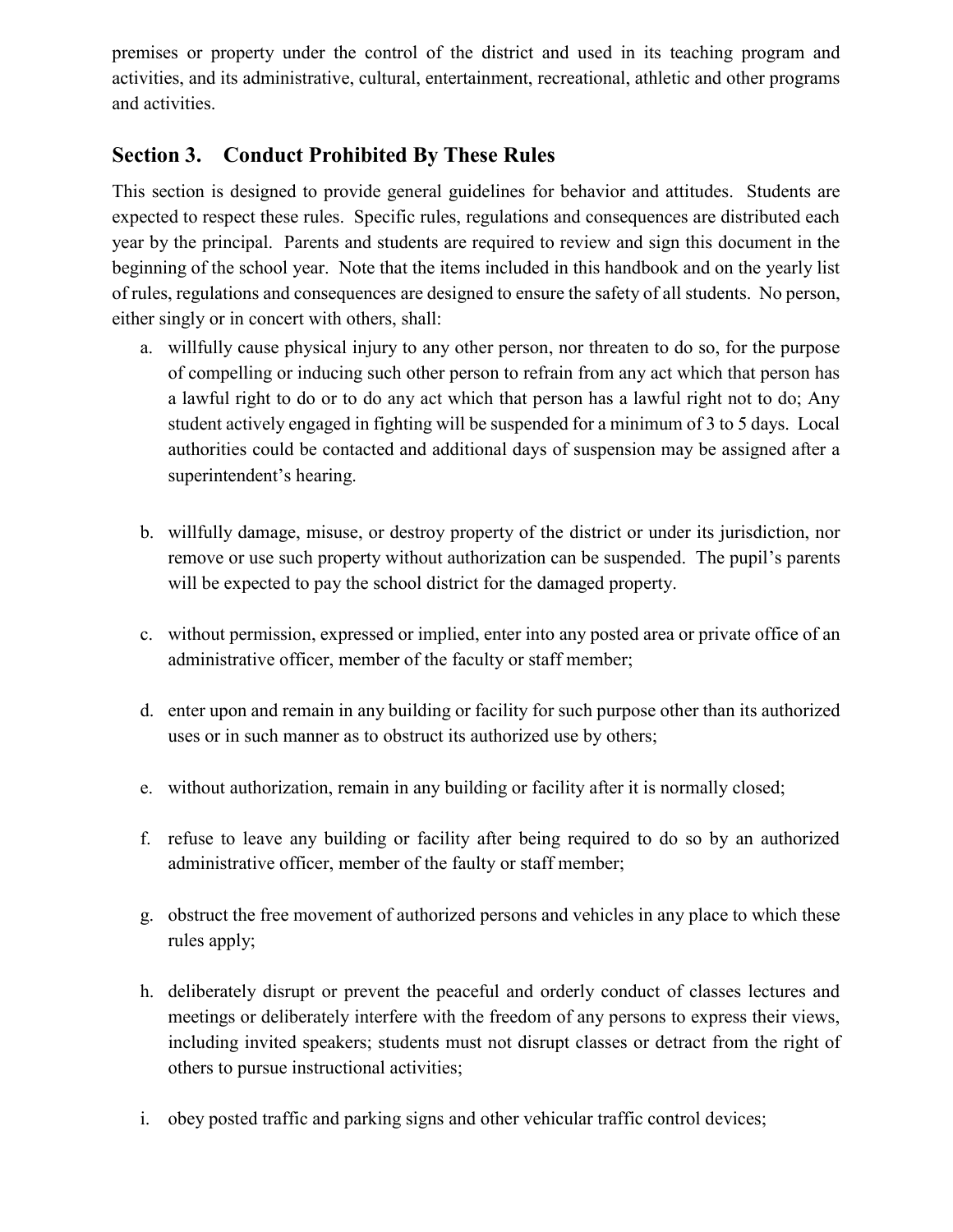- j. knowingly have in their possession upon any premises to which these rules apply, any rifle, shotgun, pistol, revolver, fireworks, or other firearm or weapon of any kind or nature, or drugs/drug paraphernalia or alcohol, without authorization of the chief administrative officer, expressed or implied, whether or not a license to possess the same has been issued to such person; weapons or instruments which are capable of doing bodily harm will be taken from students who carry them on the school grounds. A student who brings a weapon to school will be suspended a minimum of five days and will face a Superintendent's hearing regarding expulsion from school. Parents will be notified and the police will be called;
- k. fail to conform to fire drill or bomb threat procedures; or willfully incite others to commit any of the acts herein prohibited with specific intent to procure them to do so; false alarms and arson – Any student who sets off a false alarm or causes a fire will be suspended immediately and referred to legal authorities;
- l. Suffolk County laws state that no one is permitted to smoke in the building or on the school grounds. Therefore, smoking is prohibited on school buses, in school buildings, and on grounds in the vicinity of the school. Students should be aware of the scientific facts and statistical evidence on the dangers of smoking. Cigarette smoking interferes with the respiratory and circulatory systems, and it may produce cancer or emphysema.

The use of tobacco in any form is prohibited in any Patchogue-Medford school building and on all Patchogue-Medford school grounds by any student at any time. Students who violate this policy will be subject to the following:

Items taken away, detention, parental contact, and/or suspension and the names of offenders will be sent to the Suffolk County Health Department where fines will be imposed.

- m. extortion or stealing any student who takes the property of any member of the school community or from a visitor to the school, will reimburse that person and will be subject to further disciplinary action. The school is not responsible for students' personal property, and it will not reimburse students who have personal possessions stolen or damaged while in school. Suspensions will be imposed on students who are caught stealing. Students should not bring valuable property such as cell phones or DVDs to school unless it is related to a specific school learning experience. In such instances, prior approval from the principal should be obtained and security measures taken jointly by the school and the student;
- n. students may not gamble. Cards, dice or any other items used for gambling not directly related to a n.student's course work may not be brought to school. If a student is caught gambling or in possession of these items, appropriate disciplinary action will be taken;
- o. fireworks possession of any type of explosive will result in immediate suspension and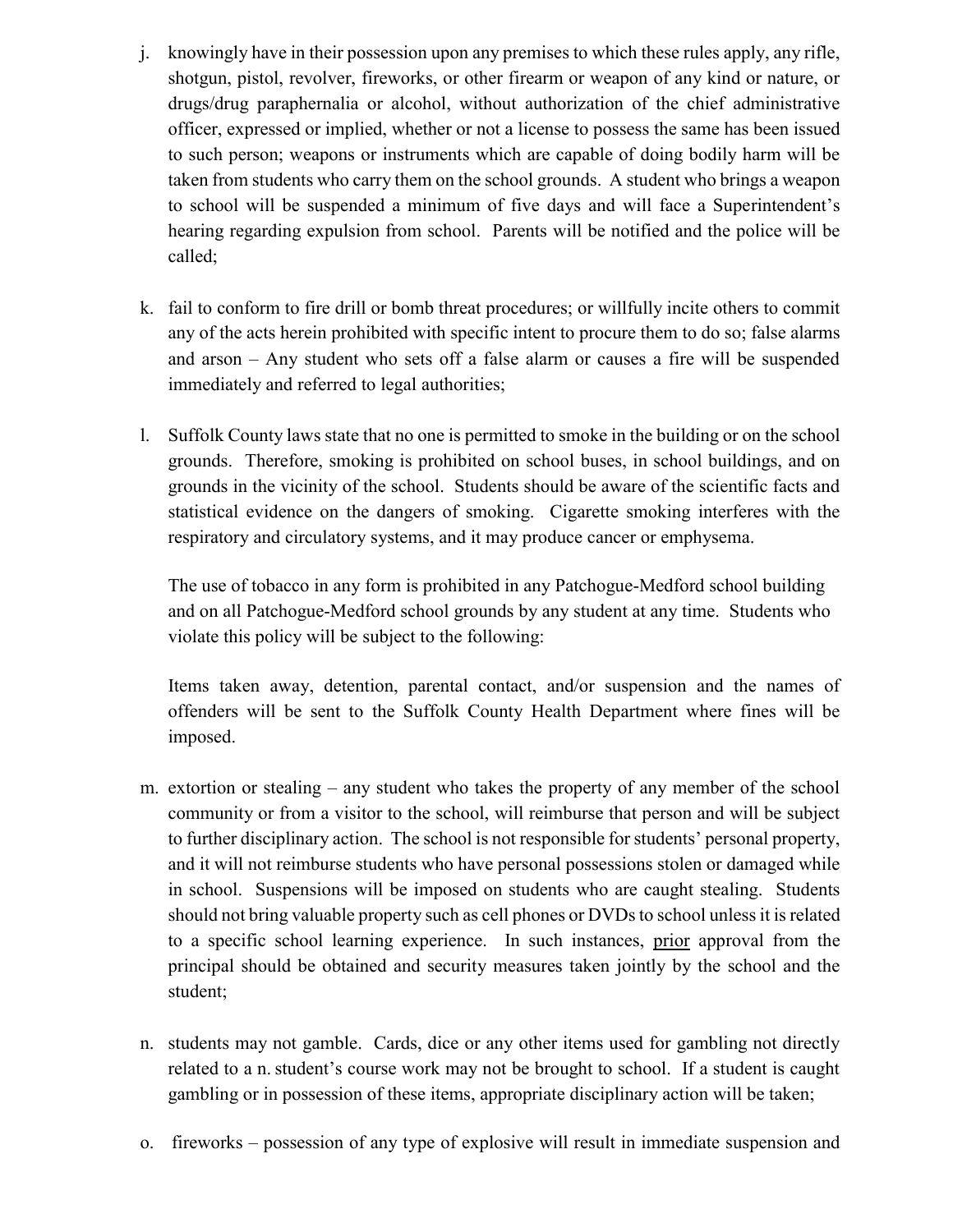referral to legal authorities when appropriate;

- p. students must dress appropriately for prevailing climate and in a manner, which is not disruptive to classes or to the supervision of students; no exposed undergarments or inappropriate attire will be tolerated. No beach attire is acceptable (athletic type shorts, halter tops, strapless tops, mesh shirts, crop tops, or clothing that expose the midriff, low cut tops, slippers, or offensive or inappropriately worded clothing Students are not permitted to wear any "gang related" clothing such as bandanas, flags, beads, "do-rags", or actively recruit, intimidate, or threaten other students for the benefit of the gang; to promote safety, security and an environment conducive to learning, students may not wear any type of headgear in the school building. Items worn will be taken and returned to a parent;
- q. students are responsible for materials or books issued to them and materials borrowed from the library. Textbooks are furnished free of charge. These books are a loan and must be returned at the end of the academic year. Any student who misplaces or mistreats these books will have to pay a fine for them. Students are requested to cover all books. Lost or damaged books or other school property must be paid for by the students. Accidental damage to school property should be reported to the main office immediately. Severe penalties will be imposed upon students who willfully damage school property;
- r. students are required to report to each class, study hall, or lunch period on time;
- s. pupils must obtain written permission (pass) from their teacher and/or supervisor to leave the area to which they are assigned;
- t. students caught on the roof of the school will be suspended;
- u. drug and alcohol abuse: students enrolled in Patchogue-Medford Schools who possess, use, dispense, or sell drugs/drug paraphernalia or alcohol on school district property, or are under the influence of, while otherwise under the jurisdiction of the school district will, upon evidence that is satisfactory to the school principal, be immediately suspended by the school principal for a period of not less than five days duration. Additionally, a superintendent's hearing will be held, which could result in an additional suspension and local authorities could be contacted. During the suspension period, a plan of action to deal with the student's problem will be developed. Persons acting in parental authority and the student will be invited to participate with school personnel in the formulation of an effective action plan; if a student is apprehended a second time for possessing, using, dispensing, or selling drugs/drug paraphernalia or alcohol on school district property, or while under the jurisdiction of the school district, that student, upon evidence that is satisfactory to the school principal, second offenders will not be readmitted to the regular school program until the school principal receives satisfactory evidence that psychiatric, psychological, or other appropriate counseling which includes an after-care component has been received by the suspended student. The school principal will require a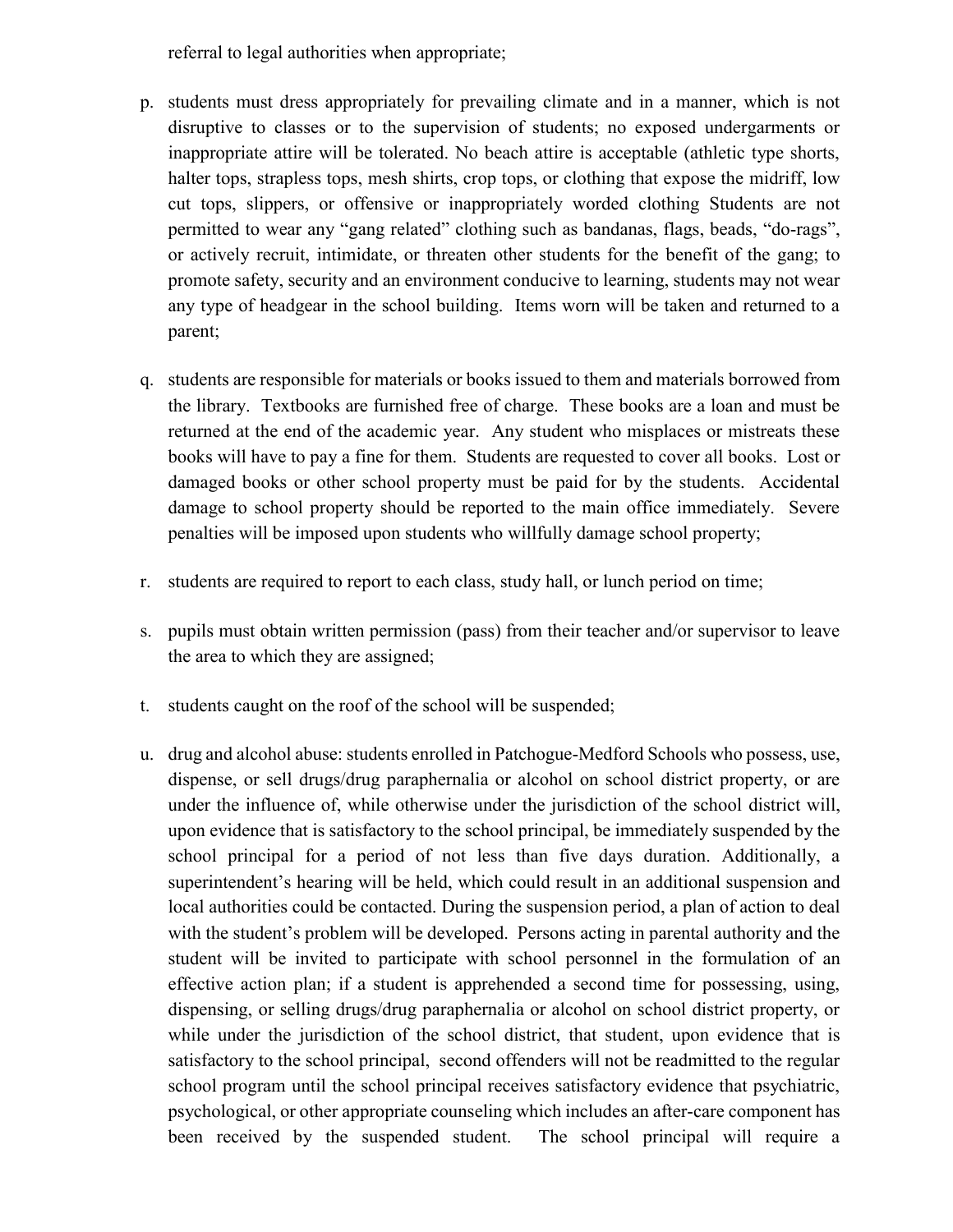recommendation from the counselor that the student should be returned to a regular school program.

#### **Section 4. Penalties And Procedures**

A person who shall violate any of the provisions of these rules and regulations may be subject to the following penalties and procedures:

- a. A licensee or invitee may have their authorization to remain upon the property withdrawn, and they may be directed to leave the premises. In the event to their failure or refusal to do so, they shall be subject to ejection.
- b. A trespasser or visitor without specific license, or invitation, shall be subject to ejection and or an arrest.
- c. Students may be subject to ejection and may further be subject to suspension, expulsion, probation, or other appropriated disciplinary action. In the case of such person, the conduct prohibited by these rules and regulations shall be deemed also to be prohibited by Section 3214.3a(1) of the New York State Education Law, and, except for ejection, the penalties shall be such as are permitted by Section 3214 of the New York State Education Law, and the procedures for invoking and enforcing penalties shall also be as set forth therein.

#### **Section 5. Enforcement**

When invoked, the penalty of ejection shall be invoked by the chief administrative officer or designee, who shall first direct the violator to leave the school building, or school grounds, or other property of the school district.

In the event of the violator's failure or refusal to do so, such officer shall cause ejection from such building, grounds, or property. If, in the opinion of the school official, ejection by use of police officers is required, school officials shall have complete authority and power to call upon police forces for this purpose. Further, they may request the school district's attorney to apply to any court of appropriate jurisdiction for any injunction to restrain the violation or threatened violation of such rules and regulations.

#### **Section 6. Conduct Prohibited By Law**

The rules set forth above and the remedies and penalties provided for their enforcement are in addition to all rules, regulations and requirements of all other federal and state statutes, all ordinances, and all rules and regulations, having the force of law, and are in no way intended as substitution therefore. Nothing contained in these rules and regulations shall be deemed to detract from the rights of the school district or any person to invoke the sanctions of any such statutes, ordinances or regulations, nor shall they bar action hereunder against any offender regardless of whether or not proceedings have been commenced pursuant to any other statutes, ordinances or regulations and regardless of whether acquittal shall have previously been had in any such case.

#### **Section 7. Amendment**

These rules and regulations may be amended or modified from time to time by majority action of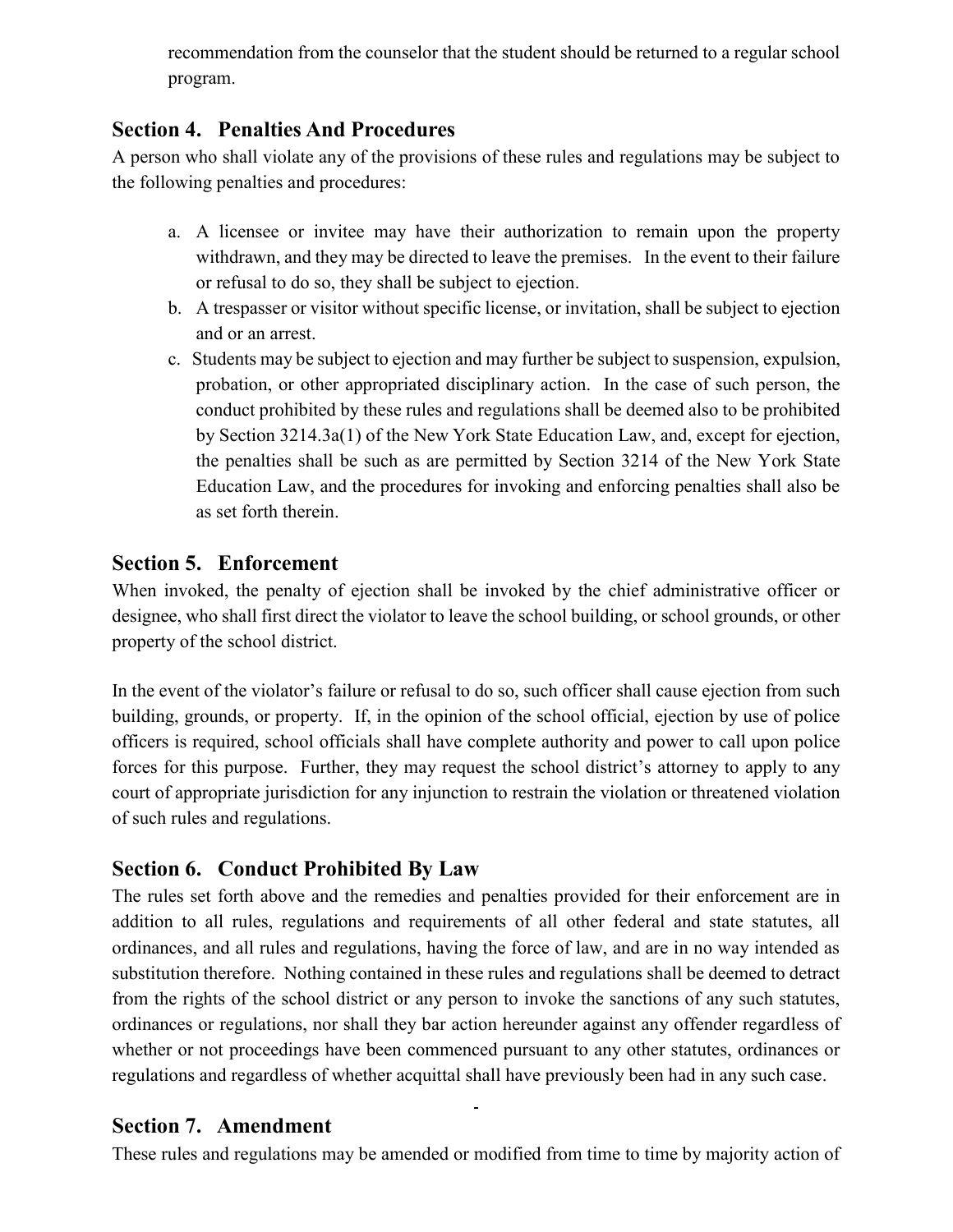the Board of Education taken at a regularly scheduled meeting.

# **Section 8. Access To School Building And Grounds**

All persons other than a pupil enrolled in a building or authorized member of the building staff shall, immediately upon entering any school building, present photo identification for admittance. However, this regulation shall not apply to entertainment, sporting events, or public meetings held after regular school hours.

# **Section 9. Loitering On School Property**

The Board of Education prohibits loitering on school property. A person is considered a loiterer when entering or remaining in or on school grounds without any specific legitimate reason for being there and without having written permission from someone authorized to grant it. Persons not requiring written permission are students; staff members; public officials; school board members; legitimate visitors, and invitees and licensees; the latter having obtained approval to use school facilities in accordance with Policy 1330.

If a school district representative determines that a person is loitering on school grounds, said official representative shall direct that the person leave the premises. The request shall be personally communicated to the individual determined to be loitering. The school district representative shall exercise discretion in those situations which involve a parent, a person who is not an employee, an employee not assigned to the facility involved, a student not assigned to the facility involved and a stranger. School district representatives shall exercise discretion in their actions, taking into account the scene of the visit, the possibility of violence, or the involvement of the use of drugs or alcohol.

If the situation is one, which, in the representative's discretion, does not require forceful action, the school district representative shall advise the person to leave the premises. Police may be called if there is a refusal to leave the premises or if the situation is one, which, in the request to leave the premises in the event of anticipated or actual turmoil or breach of law requiring immediate help.

The Board of Education authorizes unilateral action by police, including arrest, if any person is apprehended on school property and found to have entered or remained unlawfully during times when school is not in session, or if any of the following conditions exist:

- 1. The person refuses to leave the premises.
- 2. There is evidence of damage to school district property or theft of property.
- 3. The person is involved in an act of violence.
- 4. There is evidence of the use of an alcoholic substance or an illicit narcotic substance.
- 5. The person possesses a dangerous weapon.
- 6. The person is apprehended in an area barred to public admittance such as:
	- a. Vehicle or equipment compounds
	- b. The interior of building
	- c. Field houses
	- d. Fire escapes